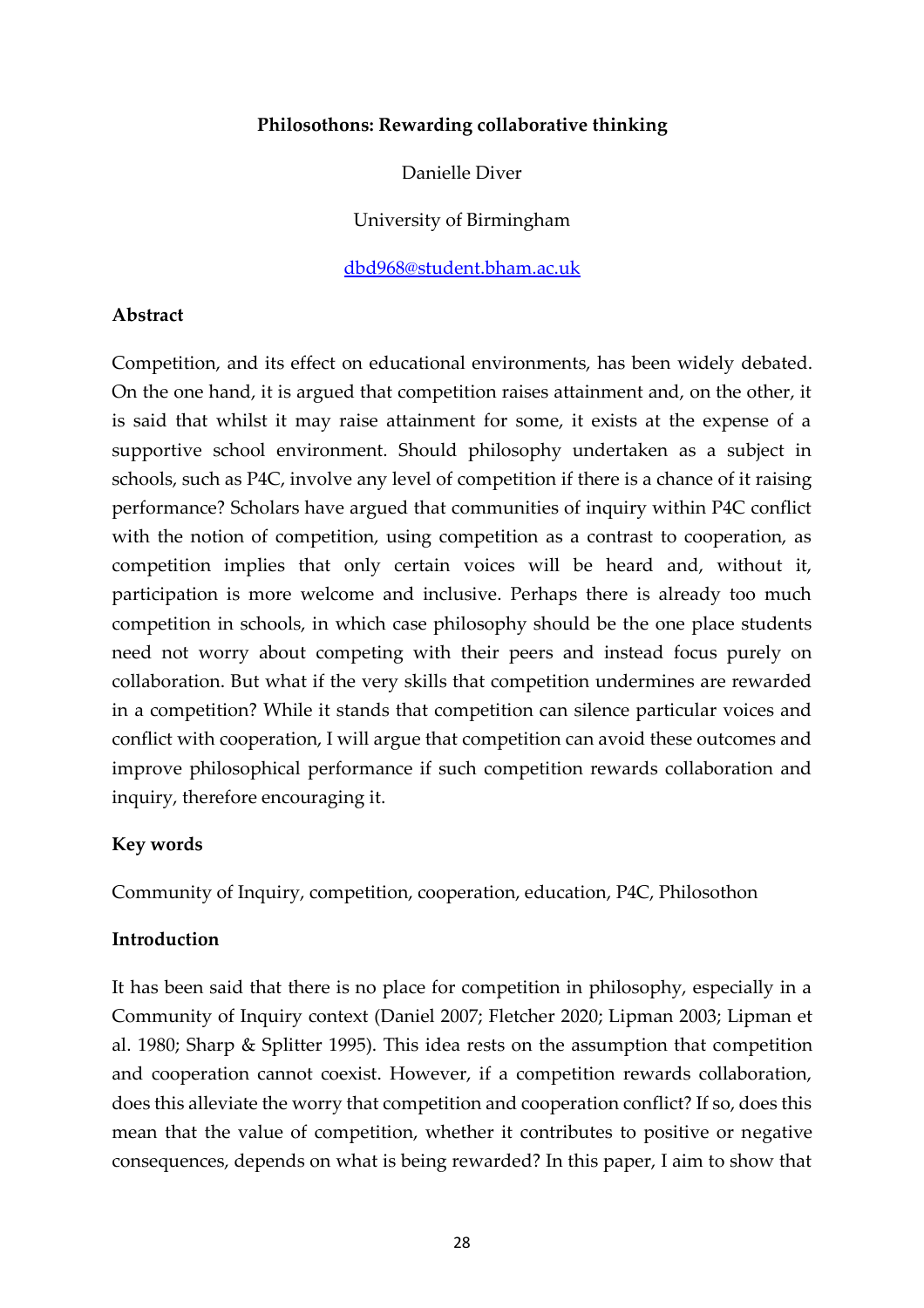the assumption that competition and cooperation conflict is unfounded and therefore we must evaluate other reasons that philosophy and competition ought not to be connected.

In the first section, I will begin by examining the definition of competition in order to come to a working definition suitable for this paper. I will then discuss the effect competition has in an educational setting and ask whether philosophy is an inherently competitive activity or not, and if so, what type of competition is involved. I will show that philosophy may involve a degree of intrinsic informal competition and argue that, unless in small doses, this may get in the way of good philosophical dialogue. I will then return to the idea that the consequences of competition depend on what skills and qualities are being rewarded. Having established that some competitions do not reward very much (such as those purely based on chance, and those informal competitions that underlie social relationships), it might be considered that competitions which reward desirable skills and qualities have better outcomes in terms of personal development than those that simply reward luck or spending money. Philosothons, which are formal philosophy competitions based on the Community of Inquiry methodology, reward collaboration and therefore one might think that philosophy competitions have good consequences in that they encourage participants to be more collaborative in the future. However, in much of the Philosophy for Children literature, it is assumed that competition and cooperation cannot coexist, and so Philosothons would contradict the aims of the Community of Inquiry. I hope to prove that the very existence of Philosothons, as well as the nature of competition itself, undermines this claim.

# **A working definition of competition**

A competition typically involves a scenario in which teams or individuals compete against each other, each with a common goal in mind. These goals can range from winning the most points, getting the most questions correct, earning a prize of some sort, whether it is money, a trophy or simply the satisfaction of winning. When one team or individual wins, it is safe to assume that the competing team or individual does not win and therefore loses. Dearden (1972) defines competition as follows:

For A and B to actually be in competition for X, then A and B must both want X, A's getting it must exclude B from having it, and they must both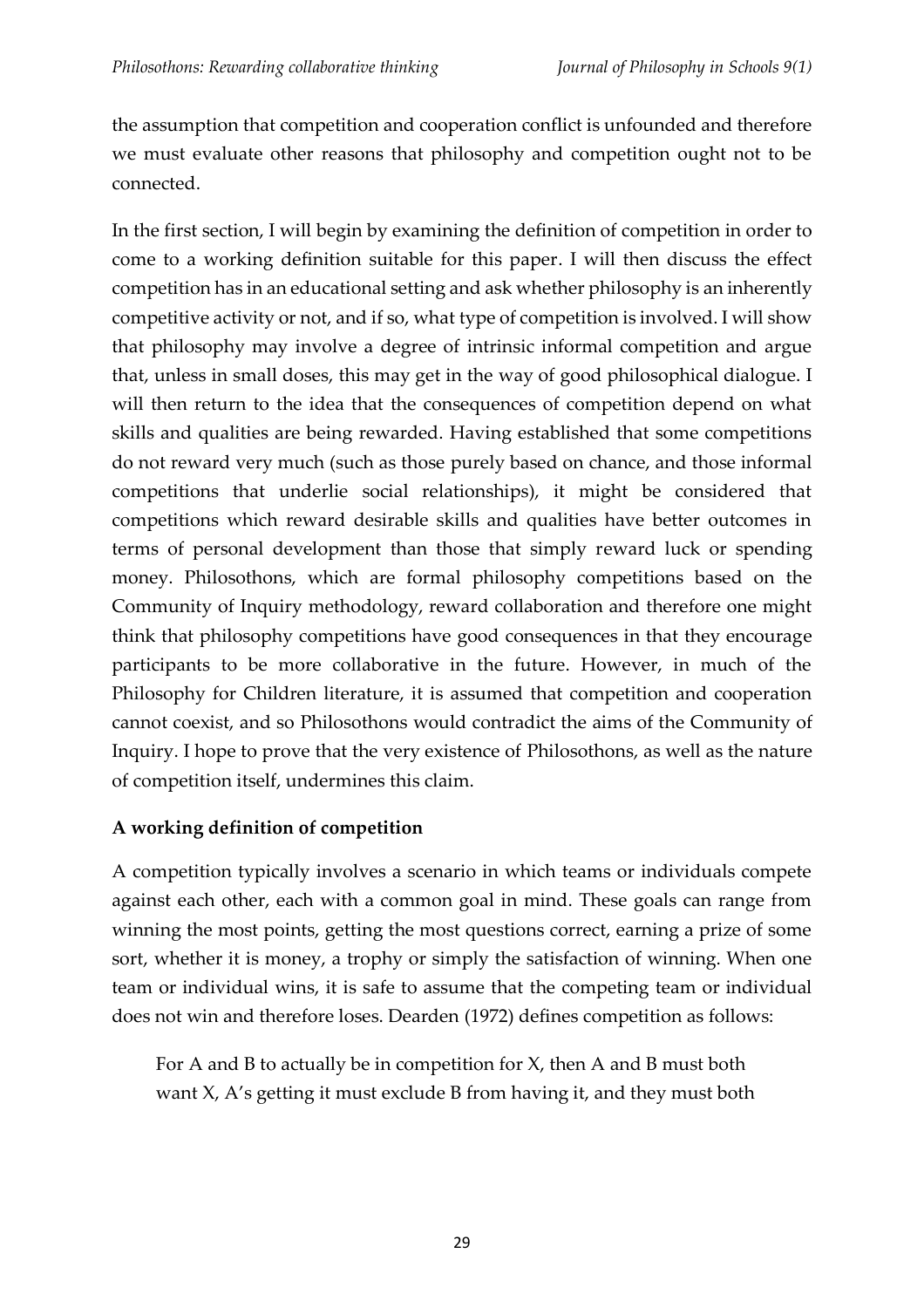persist in trying to get it even if they know that one's getting it must exclude the other.  $(p. 121)^1$ 

It is this structure of 'winners and losers' which implies that some quality or skill is rewarded for surpassing the efforts of others. In a sporting competition, it is sporting prowess that is rewarded, as well as dedication, teamwork and overall fitness. In a quiz, it is propositional knowledge that is rewarded. Despite the winners being rewarded for their performance in some capacity, every competition will typically involve an element of chance. In the case of sport, it depends on the condition of the players on the day of the competition, whether players are unwell or injured, as well as how skilled the opposing team are. In the quiz example, there is an element of chance in which topics and questions arise. No matter how clever a competitor is, they cannot know everything and so, if an unfamiliar topic arises, they will be less likely to win.

On the other hand, some competitions do not reward very much at all and are purely based on chance, such as a lottery, or TV competitions which ask easy questions to encourage lots of people to take part in order to collect as many phone-call fees as possible. Competitions purely based on chance do not obviously encourage the development of any skills since none are rewarded and so it is less likely that any selfimprovement will occur from taking part in competitions such as these. Positive consequences may arise, such as the lottery raising money for charity and funding creative projects, but any positive effect on the individual participants in terms of developing skills from merely taking part in the competition are unclear.

Whilst Dearden's definition of competition is a good starting point, I acknowledge that competition is a complex term and can exist in a broader sense. Competition can occur in many contexts beyond games and sports, it exists between institutions, brands and, of course, can manifest in relationships between friends, colleagues, neighbours and so on. Perhaps a distinction can be drawn between what might be referred to as *formal* and *informal* competition, in order to account for at least some of the different contexts in which competition can arise. Competition in a game or sport setting could be considered a form of *formal* competition. In a formal competition, the rules and obstacles are pre-established, as well as the reward for adhering to said rules and overcoming said obstacles. This more-or-less guarantees that participants are

<sup>&</sup>lt;sup>1</sup> Dearden (1972) does not explicitly account for a competition that results in a draw, but he does implicitly allow for this possibility since the object of competition need only be 'capable of being exclusively possessed, whether by its very nature or by virtue of some rule or convention' (p. 123).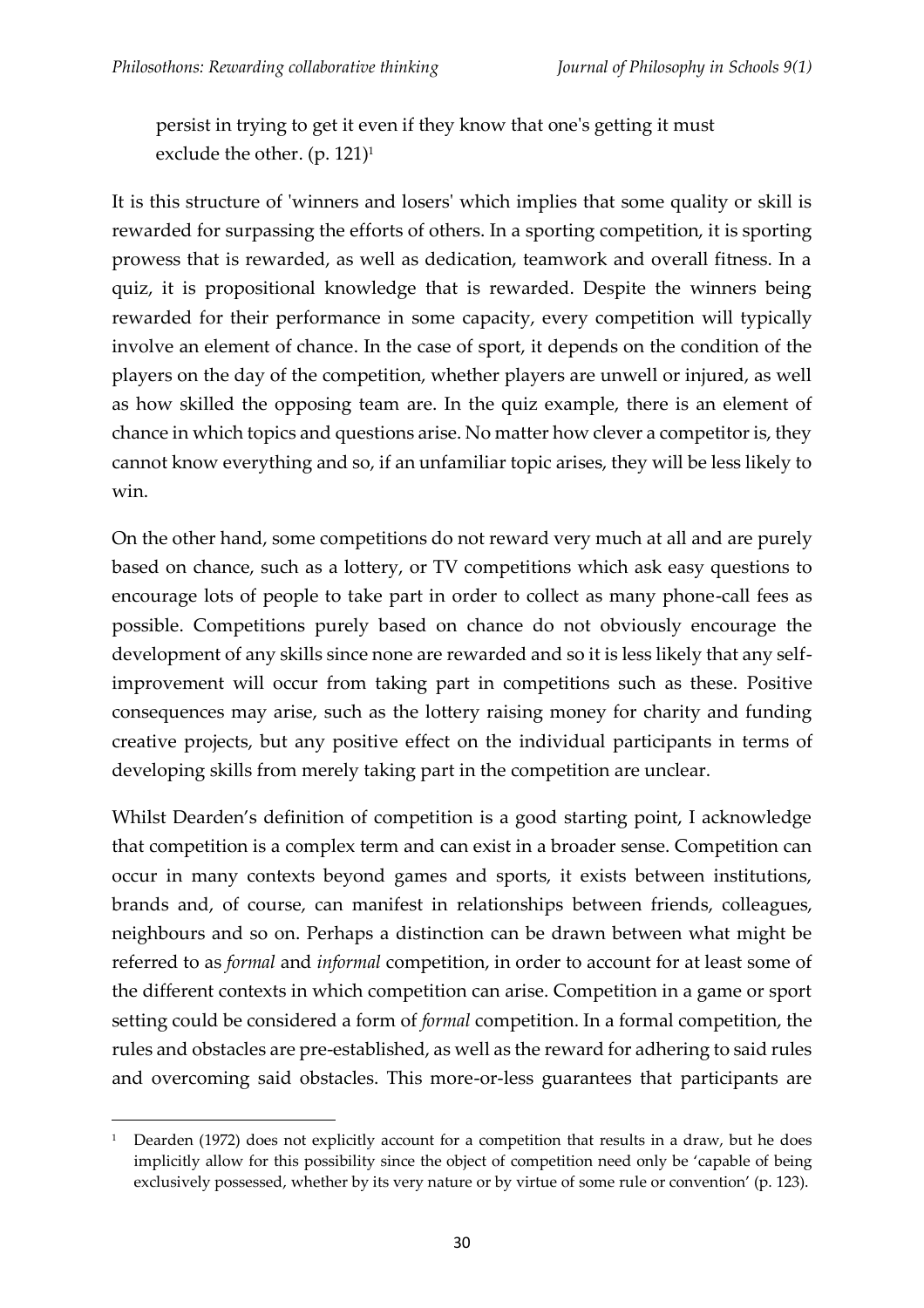aware that they are in competition*. Informal* competition typically does not have a formal set of rules or rewards and is likely to arise in social relationships, for example. In such an instance, it is not always guaranteed that all parties are aware of the existence of an informal competition, such as neighbours unknowingly competing for the best extension to their house, or school friends who are competing to get better test scores than each other. In the case of the school friends and the neighbours, the competition may exist in the mind of one party, or both, and yet they may never express it verbally to each another. It is of course possible that the neighbours could establish rules and a reward for who has the best extension, and vice versa with the school friends, but this would no longer be informal.

It seems clear which qualities are being rewarded in a formal competition, since it may involve a performance of some set of skills or qualities, but it is less clear which qualities informal competition rewards. Of course, it is entirely possible to have a formal competition that does not reward a particular set of skills and qualities, where the results are purely based on chance, for example. Formal competition is based on pre-established rules that the participants are aware of. With no pre-established rules, informal competition tends to manifest as underlying competition between peers. It will be less clear what participant characteristics are being rewarded, or what the reward actually is. In informal competition, the reward may purely be selfsatisfaction, which is unlikely to be a positive outcome for the social relationship, especially if the other party finds out that there was a surreptitious competition between them. It seems important then, to be aware of the conditions of a competition, in order to be clear on what skills or attitudes a competition rewards. This is especially important in the context of education where competition is often utilised as a motivational tool, based on the assumption that whatever skills a competition rewards will likely be encouraged in the future.<sup>2</sup>

There are further complexities which arise, which ought to be acknowledged before continuing. One such occurrence which Dearden's definition does not quite account for is that success is subjective, in that winning might not just involve exclusively possessing some prize. There are many goods which one can gain from taking part in a competition, for example, beating a previous record despite losing to the opposing team for example. This may be perceived as winning to some competitors despite

<sup>2</sup> It is worth mentioning that one does not have to literally be rewarded in order for such skills to be developed. The potential reward for displaying a particular set of skills and qualities is usually enough for the competitor to cultivate them for the sake of competing. So long as they are positive skills and qualities it is hoped that the skills will manifest outside of competition too.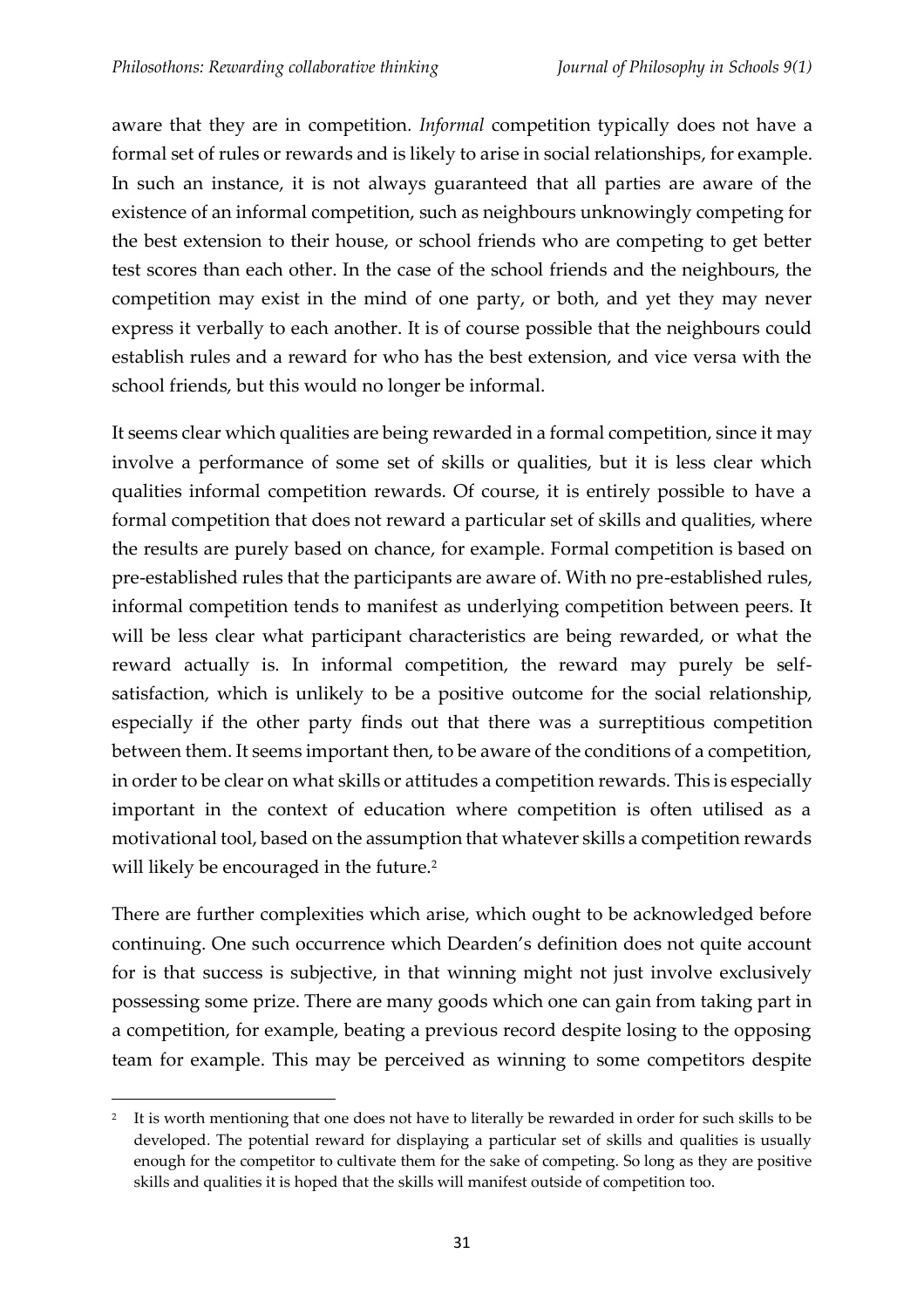'losing' in the official sense. Winning could even take the form of simply the enjoyment of taking part, further developing some skill, or cementing friendships. It is also worth mentioning what motivates one to be competitive or engage in a competition. In competitions purely based on chance, it might just be money. In an educational environment, however, it could be gaining teacher or parent approval; receiving a confidence boost in one's own abilities; impressing peers; receiving praise; or besting peers for some feeling of superiority.

I have discussed competition here for the sake of clarity and to draw attention to the idea that the purpose of competition, as a short-term goal, is rewarding skills and behaviours in order to achieve the long-term goal of cultivating those skills in the future. The focus of this paper is to evaluate the suitability of competition in a philosophy for children (P4C) setting, specifically in the Community of Inquiry (CoI). Discussing competition in terms of formal and informal may also help to identify what type of competition, if any, philosophy and CoI involves and therefore what the consequences might be.

# **Competition in education**

Since the context of this paper concerns P4C, I will spend some time considering some worries about competition in education. It is important to first bear in mind that competition is not always presumed to be a negative thing. As mentioned, competition is often used as an educational tool. It can be used to reinforce good behaviour; increase performance and motivation; and encourages participation by offering rewards. When there is a common goal, competition is likely to improve team working skills. However, constant competition that aims to determine who's the fastest, who's the cleverest or who's the strongest, can easily leave people feeling substandard. Those who do not win are assumed to be subpar in some sense, they are not recognised as the best and therefore may be labelled as a 'loser' by their peers or others. On this basis, one can see how it might be plausible for competition to negatively affect personal relationships.

Damian Cox argues strongly against competition in education. He specifically takes issue with what he refers to as 'rank competition', which is competition that seeks to rank people from best to worst (Cox 2019) and pit people against each other. The prime example he gives is graded education. Cox's main problem with rank competition is that it conflicts with egalitarian ideals and undermines equality. There is nothing truly of value when it comes to rank competition, other than beating others and this itself is merely circumstantial. Cox thinks that competition ought to be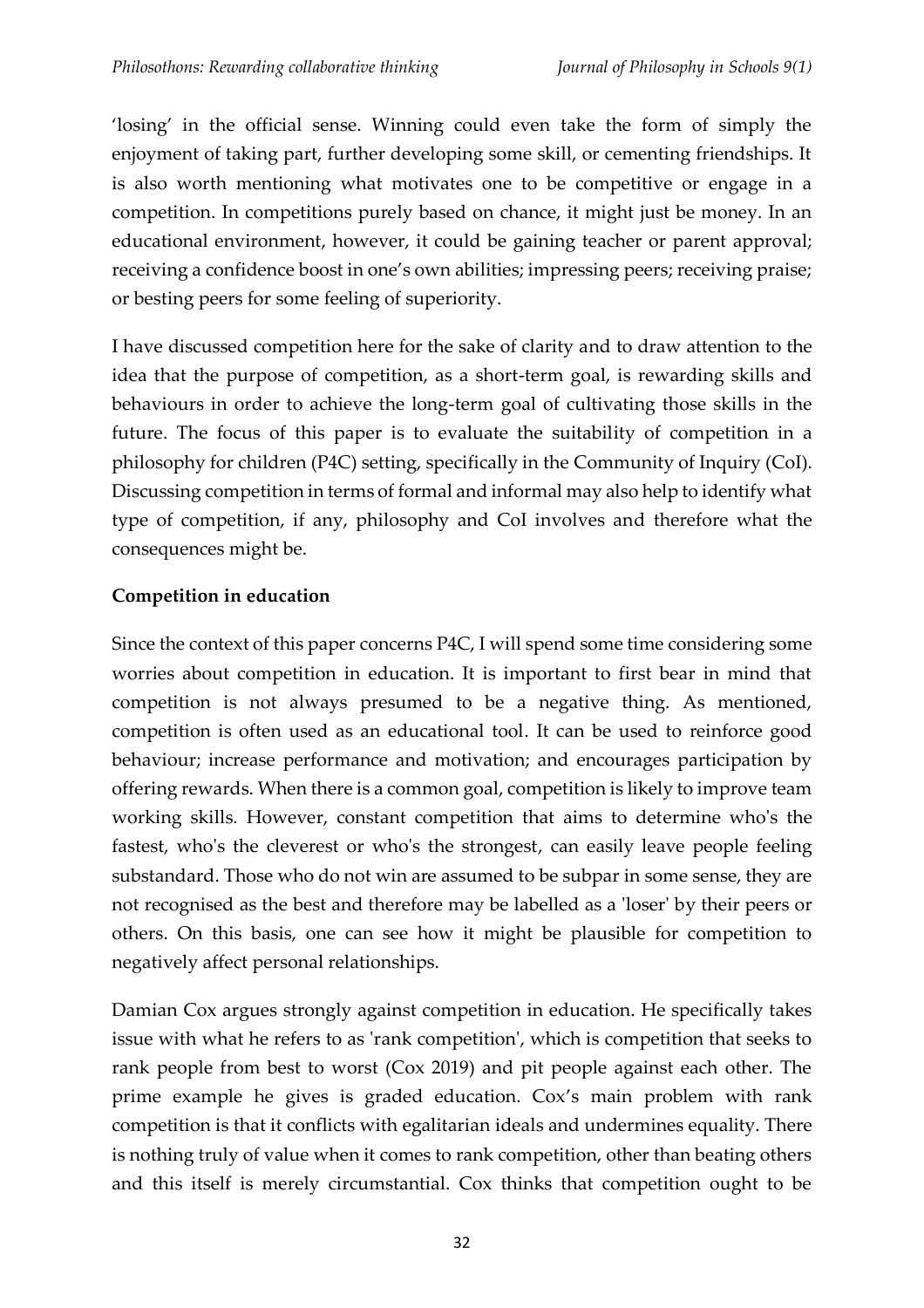abolished in education, to such an extent that there should be no grading, but instead, a challenging set of 'pass or fail' tests to ensure that those who qualify are 'competent', but that no one is better than anyone else (Cox 2019). This idea has the best of intentions, but in today's climate, it is not very practical. I believe Cox is aware of this, however, since he notes his discontentment with today's 'hypercompetitive society' and that his suggestion may only be suitable in egalitarian societies (Cox 2019).

Needless to say, the egalitarian ideal itself is not entirely realistic, since true equality is not possible nor necessarily desirable. Wilson (1989) states that egalitarianism presumes that the only 'respectable relationship between human beings is one of equality' (p. 28). Of course, there are many examples of relationships which are respectful, but which are not always grounded in absolute equality. For example, a relationship in which there are differing power dynamics in a professional situation, whilst not entirely equal, is not necessarily devoid of respect. I know, for example, that I am not equal to my university supervisors. I am equal in the sense that I deserve the same human rights, but professionally, I do not have the same level of experience or expertise. If we were equals, professionally, then it would be unlikely that I would learn anything and so, it is more beneficial to learn from someone with more expertise.

One of the issues that often crops up in favour of competition in education is that it better prepares students for the real world, in which competition exists just about everywhere and this is unlikely to change anytime soon (Wilson 1989):

Competition in a broad sense is inevitable for anyone who wants to perform well at anything, since the notion of performing well is relative to other performers, all of whom are out to satisfy certain standards. (p. 28)

Democracy itself is rooted in competition as politicians compete for our votes; applying for jobs involves competing with other applicants; opening a business involves competing with other businesses for customers and much more. Whilst it is understandable why teachers and parents might feel protective of their children against the negative connotations of competition, it is not entirely helpful for preparing them for the future (Wilson 1989).

# **Is philosophy competitive?**

If we are to determine whether competition ought to be a part of philosophical practice, specifically in the context of P4C, we first need to determine whether or not competition is an inherent part of philosophical practice. Some arguments claim that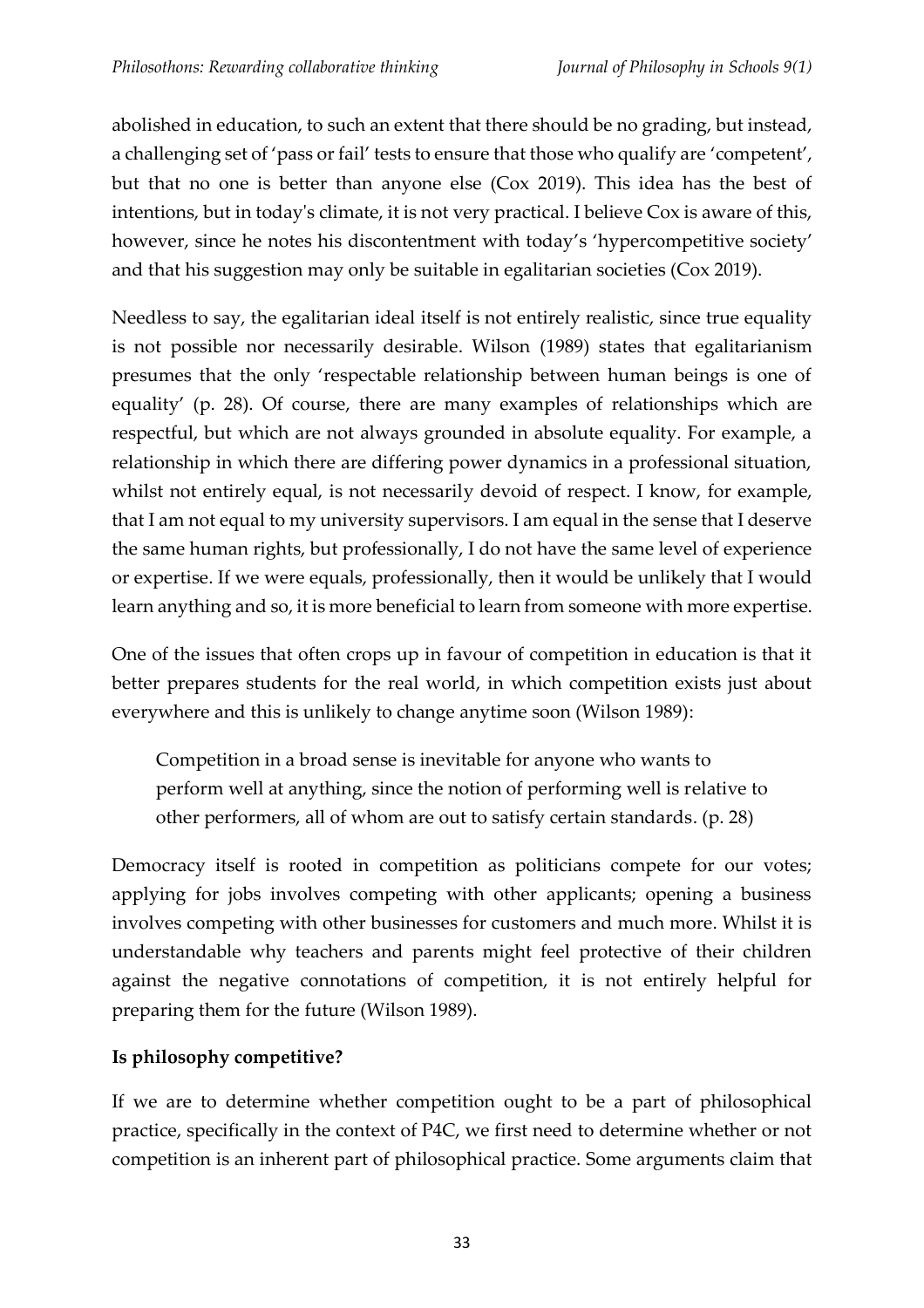philosophy is not a competitive activity and additionally, that philosophy should not involve competitive elements (Daniel 2007; Fletcher 2020; Lipman 2003; Lipman et al. 1980; Sharp & Splitter 1995;) whilst other arguments claim that competition is an inherent part of philosophical discussion (Worley 2021). Worley justifies this claim by appealing to the fact that during philosophical discussions, one is trying to support their own claim with the best reasons, and this is based on the assumption that those reasons will be better than any other reasons given.

Whilst philosophy is not explicitly competitive, it could be argued that informal competition plays a role in philosophical practice, since participants in a philosophical discussion may subconsciously or consciously compete with their peers to appear smarter or more nuanced in their contributions. This type of underlying competition may cause problems, for, if philosophy is too embroiled in competition, then the aim of making good valid arguments that are focused on getting closer to the truth instead becomes the goal of simply winning arguments and besting one's opponent. While it is a goal in a sense to win an argument; one strives to provide reasons for some proposition that are sufficient enough to be accepted. The aim is to strengthen the argument for the sake of improving the argument itself and thus get closer to a justifiable claim. But if the only goal is winning an argument or trumping someone else's arguments, this may lead to poor reasoning or more instances of biting the bullet which is not always necessary; or even relying on fallacies to throw the opponent off. In instances like these, one may only appear to win an argument. But to truly win an argument, one must appeal to the best reasons possible in such a way that no adequate counterexample can be given to undermine said reasons. Therefore, if philosophy does involve competition in some sense, we need to be clear about what it means to win an argument in a philosophical discussion and what the aim of philosophy is. If the aim is truth, then competition might provide a motivating force to see who can get to the truth first. However, truth itself would not meet Dearden's (1972) conditions for an object of competition, since truth cannot be exclusively possessed by one person. My having the truth would not exclude someone else from attaining the truth; therefore, it cannot be competed for. Likewise educational goods cannot and should not be the object of competition, since education is infinitely shareable (Dearden 1972). Competition in philosophy then, predominantly exists in an informal sense, since there can certainly be competitive undertones in philosophical discussion, but there are no preestablished rules or prizes.

Perhaps age may play a significant role in how much competition is or ought to be involved in philosophical dialogue. Initially it may seem that in an academic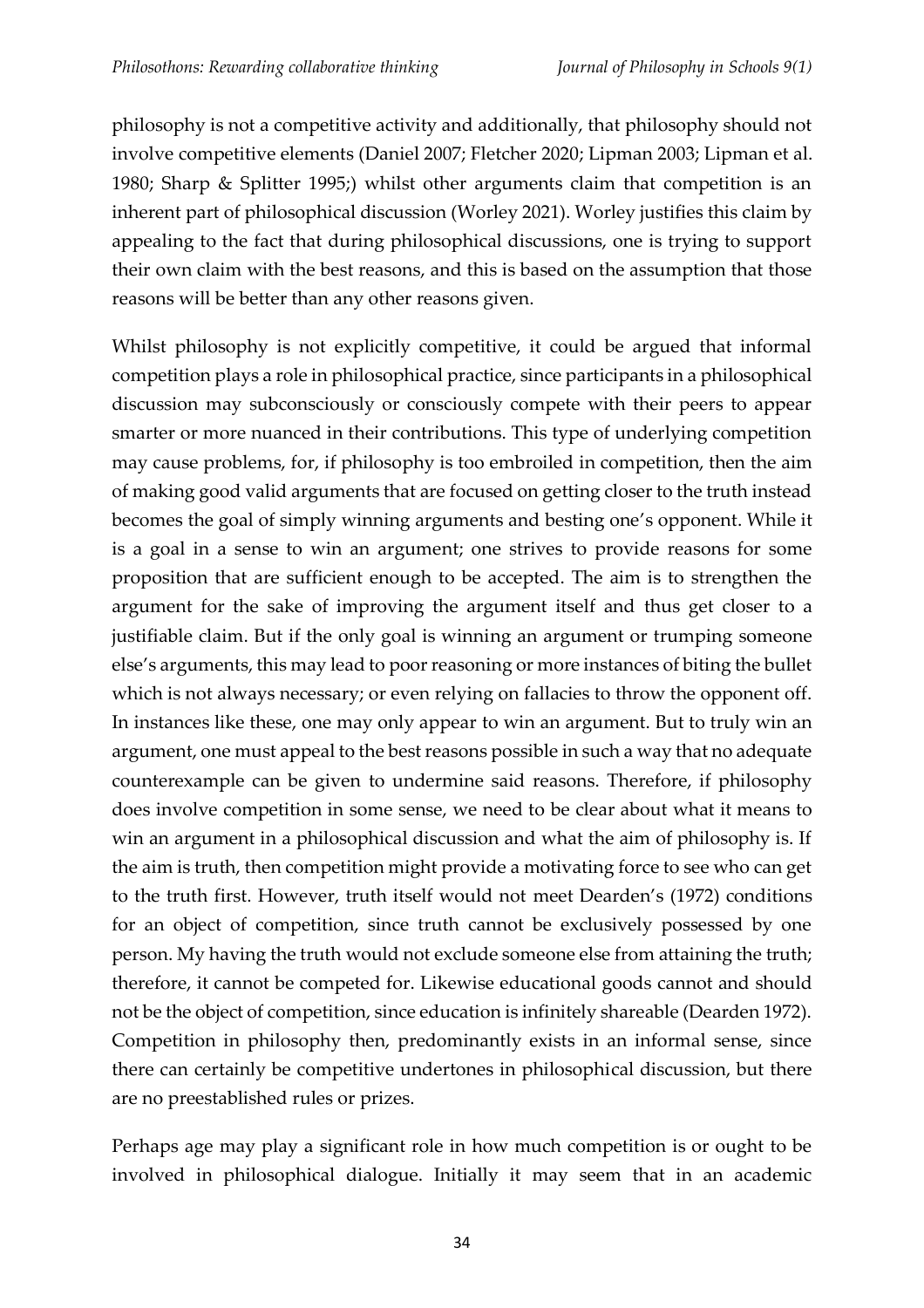environment, there is far more room for competition: competition for promotions, competition to have one's paper accepted to a journal, as well as in the philosophical dialogue itself. However, philosophical dialogue in an academic setting and a school setting may not be so dissimilar in its aims, in that both age groups are trying to get closer to the truth and win the approval of their peers and academic superiors. In an academic setting, there are likely to be more professional undertones, but these are merely practical considerations. In a conference, for example, participants may compete to look the most informed in order to be noticed by potential future employers; whilst school pupils in a CoI, who may not be aiming to win a job promotion, may compete with their peers for their teacher's approval and admiration.

As mentioned, philosophy may well involve informal competition, since participants in a philosophical discussion may subconsciously or consciously compete with their peers to appear smarter or more nuanced in their contributions. A Philosothon, however, plausibly involves formal competition. A Philosothon is a philosophy competition where students compete to be the most collaborative, critical, and caring and creative individual whilst engaging in philosophical questions using the CoI model of discussion. This involves students sitting in a circle and engaging with a stimulus pre-agreed by the organisers (usually a story with philosophical undertones, alongside some explicitly philosophical questions that can be used to anchor the discussion). The students are typically familiar with the stimulus in advance and the Philosothon gives them the opportunity to display the kind dialogical skills associated with CoI. Competition in a Philosothon exists as a specific set of rules, where all parties are aware of the competition and individuals earn points according to a specific marking criterion; therefore, the kinds of skills that are rewarded are clear.

There may be a distinction to be drawn between how competition functions implicitly in the classroom CoI and how competition functions in the Philosothon CoI, where the presence of competition is more explicit. It may be that classroom CoI involves informal competition in the form of underlying competition between peers to appear clever and win approval; whilst a Philosothon is more formally competitive in that external judges evaluate the performance of the students in how well they execute CoI methods and select a winner based on whichever individual performs the best. Since the Philosothon is grounded in CoI methodology, it would potentially involve both informal competition and formal competition. One may encounter difficulty in trying to avoid informal competition because it is not always easy to detect, but one can certainly avoid formal competition.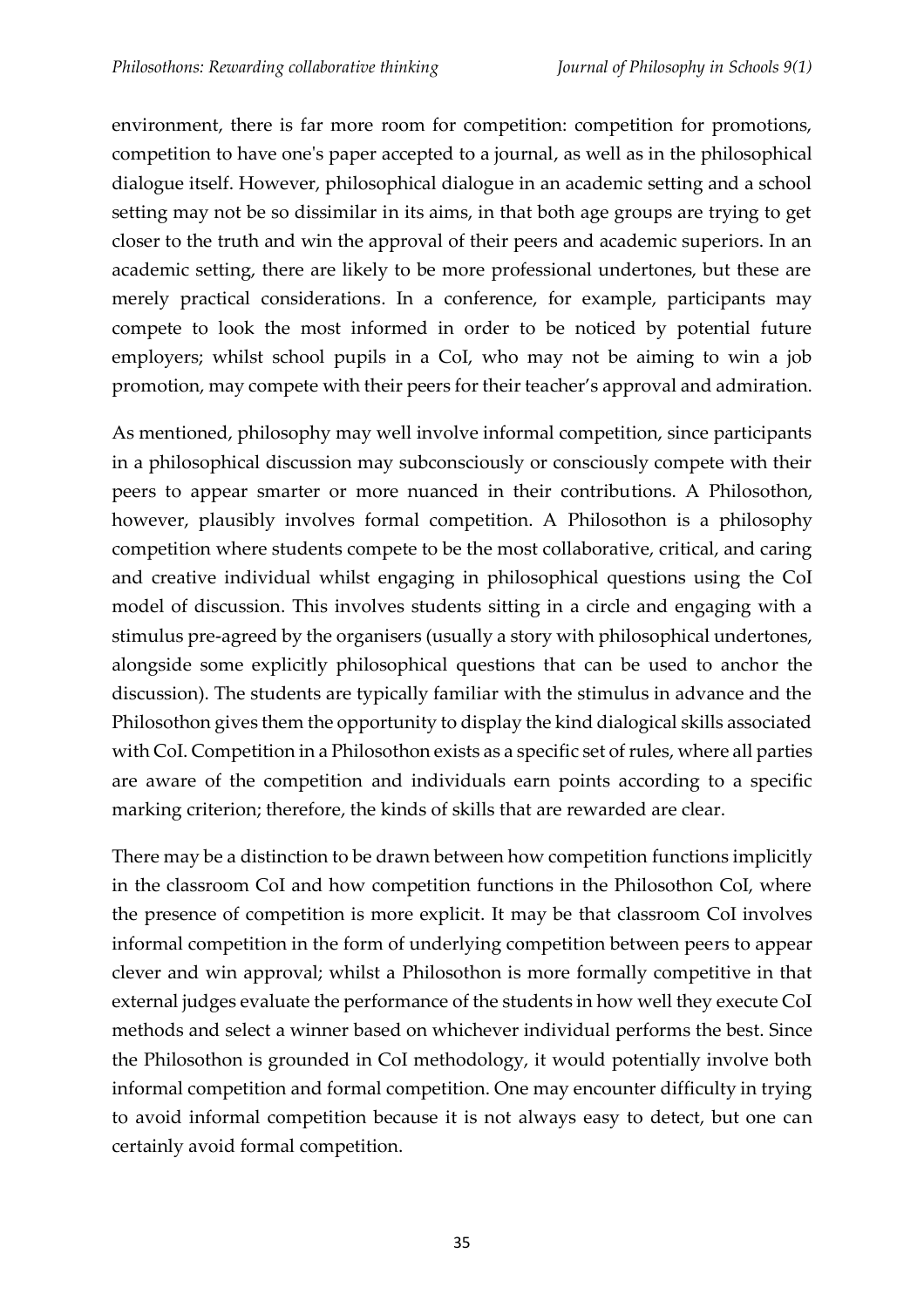In the next sections, I will evaluate the negative connotations of competition in the context of the Community of Inquiry in an attempt to determine whether those arguments against competition in P4C have any standing. To respond to the claim that competition and cooperation conflict I will first show that most competitions cannot function without cooperation and then show that the value of competition can be determined by what is being rewarded. If we can plausibly assume that competition encourages the behaviours it rewards and provide an example of a competition that rewards cooperation, then cooperation will therefore be encouraged. Both claims undermine the worry that competition and cooperation conflict in the context of P4C and the CoI.

# **Community of Inquiry**

In the context of P4C, it is often said that competition and cooperation conflict. Since the CoI pedagogy can be epitomised by its collaborative nature, then it follows that competition and CoI conflict. However, this assumption relies on the supposition that competition and cooperation are opposites and that they cannot coexist. In this section, I will present what the advocates of P4C have to say regarding competition in P4C in order to show how pervasive this claim is and the lack of justification for such a claim.

Discussions regarding the CoI highlight the collaborative nature of dialogue in P4C; it is one of the four Cs in P4C pedagogy: critical, caring, creative and collaborative thinking. As such, there is a strong emphasis on collaboration and cooperation as a primary aim of P4C and it would seem there is no room for competition. 'Through inquiry, individuals with distinct skill-sets come to understand that cooperation is a far more efficient path to new knowledge than competition' (Fletcher 2020, p. 65). Similarly, Sharp and Splitter assert that:

As with the community of inquiry, co-operative learning assumes that for younger children, at least, the most valuable learning occurs in an environment based on collaborative peer interaction rather than on individualism and competition. (Sharp & Splitter, 1995)

What each of these perspectives has in common is that it is presumed that competition and co-operation are opposites, yet there is no further discussion as to why competition is devoid of cooperation and this lacuna allows for considerable scrutiny. Lipman, on the other hand, attempts to provide slightly more detail, in that he thinks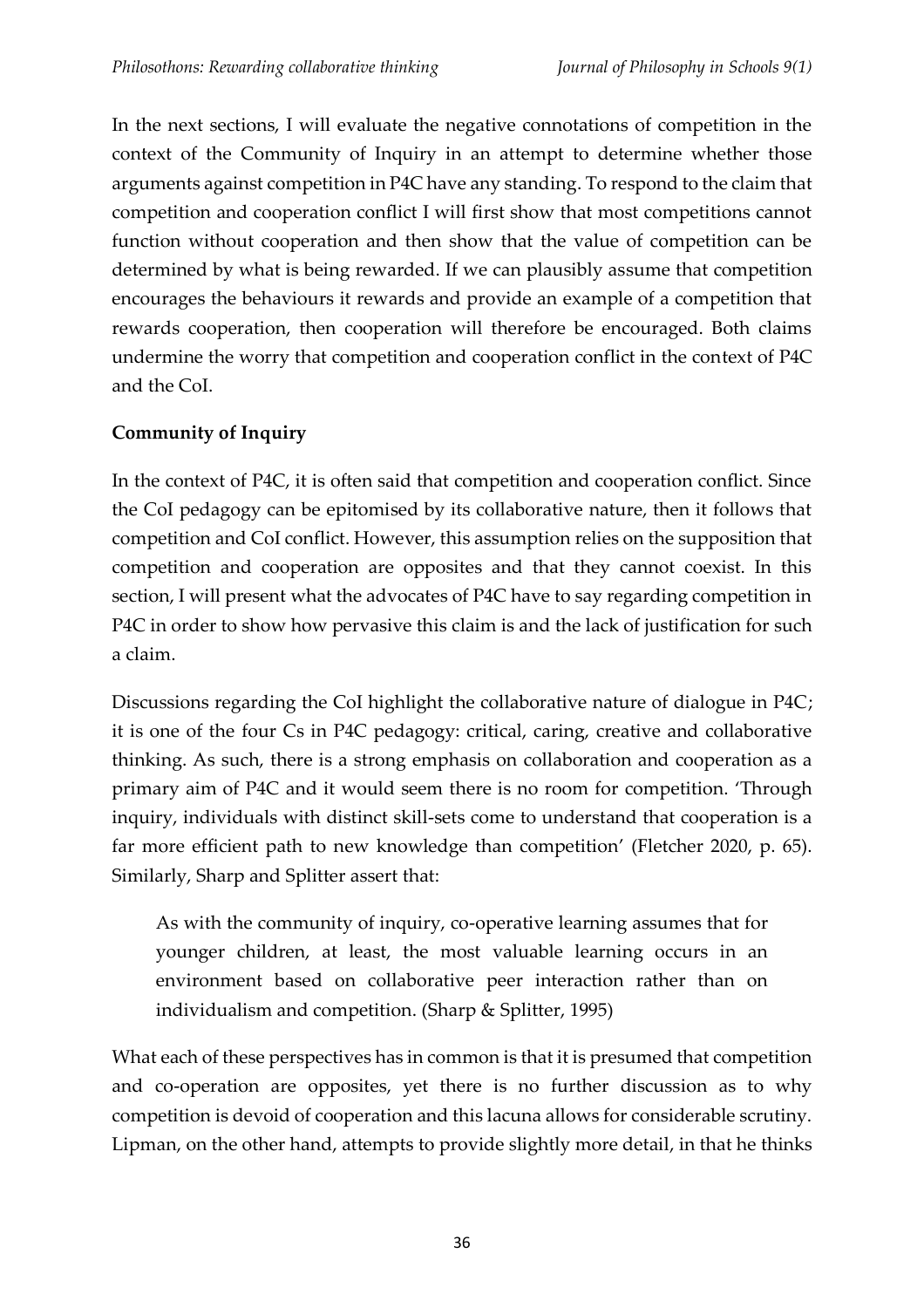competition compromises a learning environment comprised of friendship and cooperation.

Having education revolve around inquiry requires that the classroom be converted into a community in which friendship and cooperation would be welcomed as positive contributions to a learning atmosphere, rather than be the semi-adversarial and competitive conditions that prevail in too many early childhood classrooms. (Lipman 2003, p. 94)

Lipman's statement presumes that competition in CoI implies that friendship and cooperation conflict with competition. Whilst it is the case that competition which results in or aims at spreading envy or making others angry ought to be avoided, competition need not be invidious or semi-adversarial. Competition can be friendly, informal and fun in a lot of cases. Similarly, Daniel does not think that there is a place for competition in philosophical dialogue, specifically among peers in a CoI setting. The goal of philosophical collaborative discussion,

… is not to lead the children to argue for the sake of competition, but rather to lead them to dialogue in a perspective of cooperation; each individual intervention thus contributes to enriching the group's perspective. (Daniel 2007, p. 139)

Daniel alludes to a report made by the International Commission to UNESCO that states the importance of developing critical thinking in pupils. Daniel responds to this call by making the case that P4C aims to develop critical thinking skills and that implementing dialogical inquiry into schools would satisfy the aim of developing critical thinking skills. From the very outset, however, the assumption is again made that competition and cooperation conflict.

Furthermore, the Commission strongly suggests that cooperation among youngsters be valued, thus making it known that critical thinking should not be taught as a competitive rhetoric, but rather as a means to grow with the help of peers. (Daniel 2007, p. 135)

On the other hand, Lipman et al. (1980) also says, 'It is helpful for children to challenge each other's ideas. Partly it is done out of playfulness; partly it is done out of competitiveness or contentiousness' (p. 73). In this instance, it seems that Lipman is abandoning his negative preconceptions about competition in the CoI. And so, there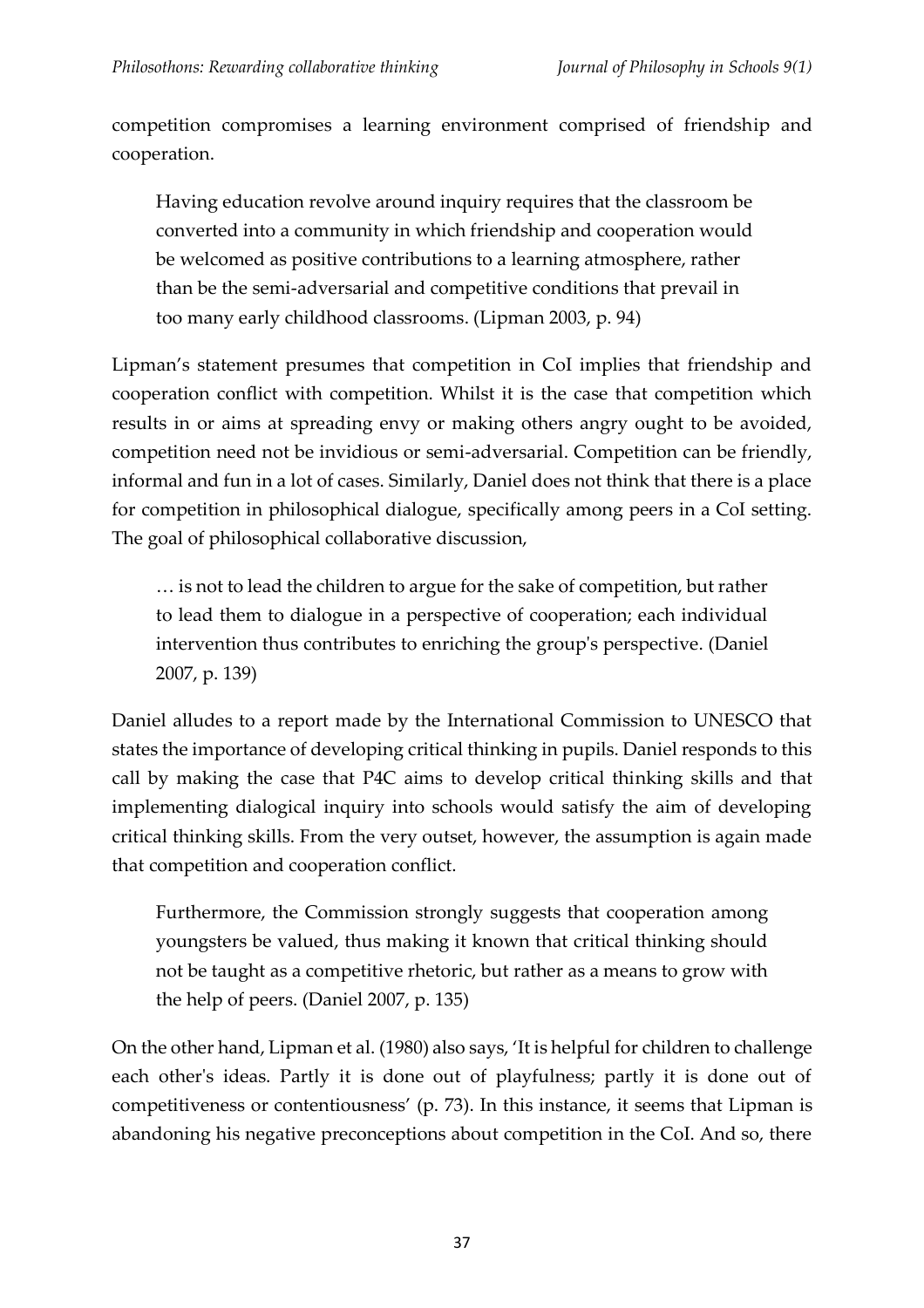seems to be a lack of consistency in exactly where competition stands in relation to the CoI.

If there are cases where competition and cooperation coexist in philosophy, P4C and CoI specifically, then this will support the claim that there is no reason to presume that they are opposites or that they conflict in some way. If they do not conflict, then the reasons to exclude competition from philosophy become less clear.

## **Competition and cooperation**

Initially, it may seem that competition and cooperation cannot coexist since, in a competitive environment, such as competition for a better position at work, only one person can get the position. Co-workers applying for the position are unlikely to help each other achieve the goal that they want for themselves (unless, of course, there is a particularly charitable worker). However, in academic fields, co-workers will often compete for the same grants or positions but cooperate in the sense that they do so to increase their chances of furthering the field. In this example, perhaps the academics value something above and beyond themselves.

Nguyen (2017) asserts that competition and cooperation are not mutually exclusive in the way that P4C practitioners and advocates presume. One can cooperate without necessarily competing, but it seems one cannot compete without cooperation in some sense: whether as a team or simply cooperation with a pre-established set of rules in order for the competition to exist and function. Nguyen refers to this as 'striving play' in a game setting, where one adheres to a set of rules and unnecessary limitations in order for the game to exist. These limitations create a challenge between participants, typically resulting in a winner(s) and a loser(s). Without agreeing to engage with the limitations, the competition could not exist. Dearden would agree that competition and cooperation are interconnected in the sense that competition requires cooperation to function well: 'Competition, whatever one may think of it, does require cooperative observance of its own shared ethic in all cases short of total ruthlessness' (Dearden 1972, p. 122). If by total ruthlessness, Dearden means cheating, then this would involve not cooperating with the rules or the shared ethic of the game. However, one still cooperates by agreeing to play the game, but the competition itself is compromised since the participants are no longer competing fairly since, by cheating, winning is no longer available to parties who are playing by the rules. Perhaps one can say that competing and 'not cheating' is another form of cooperation. Plus, it seems implausible that cheating is intrinsic to competing, so the chance of cheating does not make competition itself any less of a cooperative activity, but the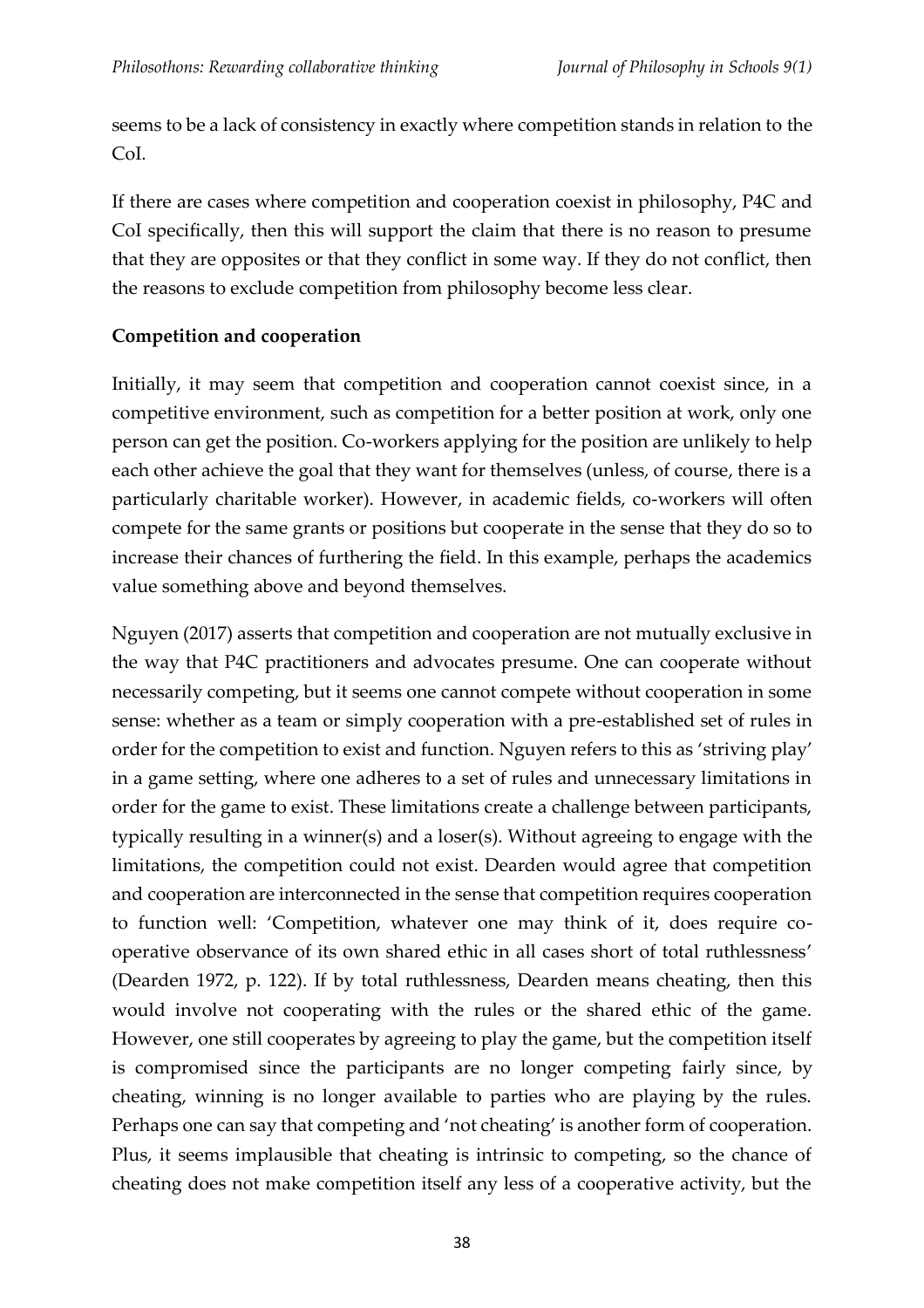lack of cheating in a competition (when one could cheat), itself, is another form of cooperation that occurs in a competition.

If philosophy is to be done properly and with the goal of getting closer to the truth, participants should not solely aim at winning arguments. In fact, by having flaws pointed out in one's argument, one actually gets closer to the truth and so, again, it depends on the definition of winning in this scenario. However, like Nguyen's account, if one presents a philosophical perspective that is met with no resistance or challenges, then this would make for a rather dull discussion; or no discussion at all. The point of striving play and competition in a game setting is that there ought to be a degree of challenge to make it worthwhile.

Here is a strange truth about many competitive games: often, I must try quite hard to beat my opponent for them to have a good time. Such games have a complex and seemingly paradoxical structure: they are both competitive and cooperative, and the competitive element is required for the cooperative element to work out. We might even call them a social technology, capable of converting aggression into a social benefit and perhaps even a moral good. (Nguyen 2017, p. 123)

Similarly, referring to philosophy, Wilson notes that competition needn't always be negative, competition is fun in many cases ―Wilson provides an example in which his paper is criticised by another philosopher. Initially, he felt embarrassed, undermined and peeved, but:

Later I came not only to realise the ultimate irrelevance of triumph and disaster when doing philosophy (since only the truth really matters), but actually to appreciate and enjoy the way in which this demolition job was carried out: just as it is possible to enjoy being thoroughly crushed on the chess-board by an expert. (Wilson 1989, p. 29)

This would not be a suitable way to respond to children, of course; to demolish their work or efforts would be detrimental to their self-esteem and future development. It may crush their spirit and cause them to not want to try again. However, was what Wilson experienced really a 'demolition job', or did it just feel that way because he had been so certain that his paper contained no flaws? This is entirely plausible since, earlier, Wilson writes that the writer who criticised his work, 'did this in the nicest possible way; but of course, at the time, I felt embarrassed, ashamed and a bit angry' (Wilson 1989, p. 29). Wilson also goes on to say that it is important to be exposed to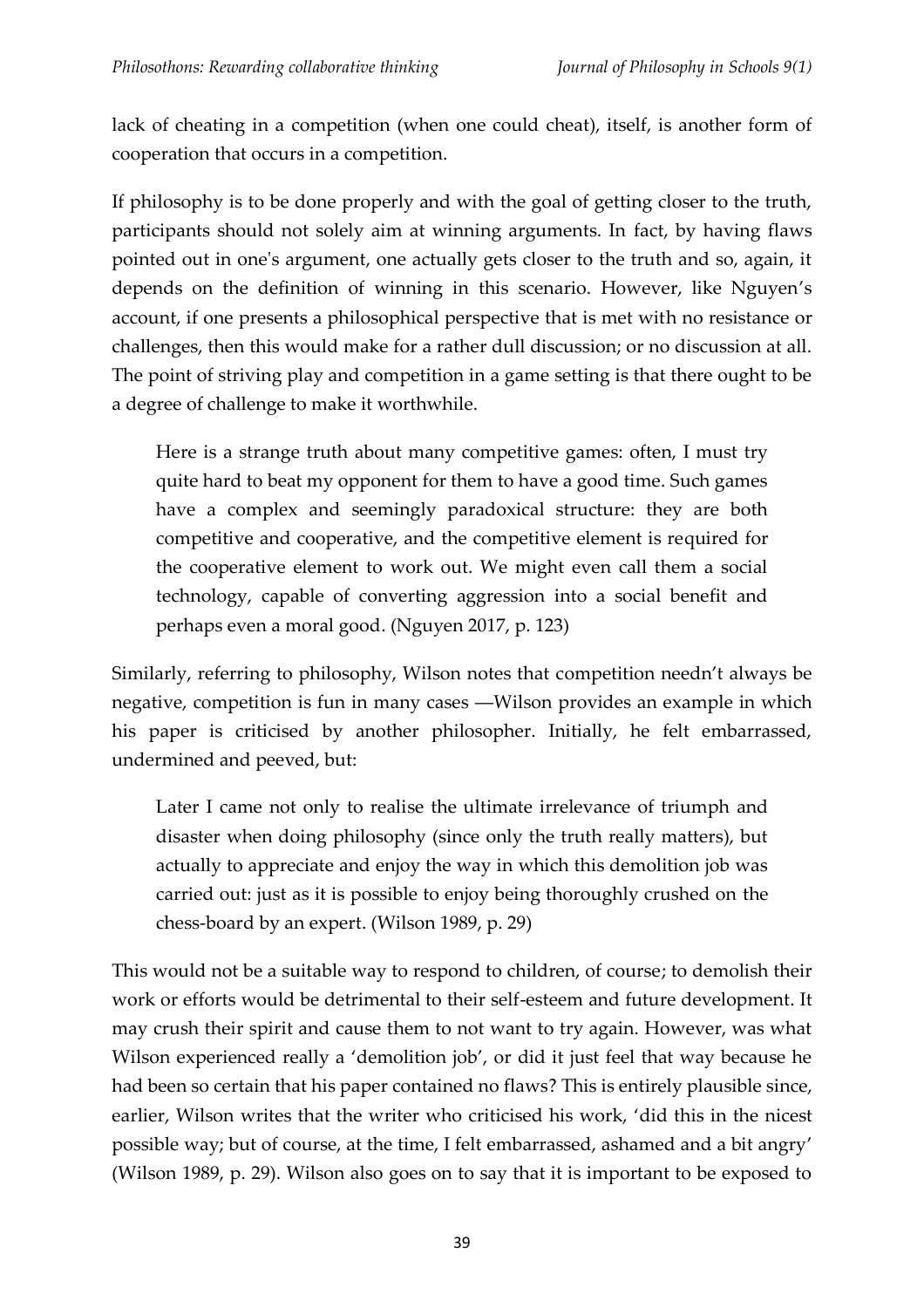this sort of occurrence, for 'the dignity receives a temporary wound, but flourishes all the more for being able to face and overcome it' (Wilson 1989, p. 29).

Overall, then, it would seem that competition and cooperation do not conflict, since competition cannot function without cooperation. However, just because competition and cooperation do coexist, does not mean necessarily that competition is a good thing to have in philosophy or that competition is appropriate for the CoI pedagogy. CoI aims to create an open and welcoming environment where students work together to build on each other's ideas rather than trying to win anything. A Philosothon, then, could be seen to undermine the aims of the CoI, and this might lead one to question whether a Philosothon really counts as CoI. I attempt to shed some light on these considerations as I now turn to Philosothons and examine how competition functions within them and try to determine whether competition serves to undermine the CoI or to motivate the inculcation of its values.

## **Philosothons: Rewarding collaborative thinking**

If competition and cooperation have been argued to oppose one another, and in turn, the philosophical CoI is said to favour cooperation over competition, would turning the CoI into a competitive venture undermine its positive effects? In this section, I will first explore the background of Philosothons and then propose that the existence of a Philosothon is proof that competition and cooperation can coexist in the context of the CoI without undermining its aims. Additionally, the presence of formal competition functions to encourage the development of philosophical dialogical skills.

Philosothons were first established in 2007 by Matthew Wills whilst teaching at Hale School in Perth, Australia and due to their success, subsequently spread across the world. Turning philosophy into a competitive venture seemed like a natural step for Wills, who observed the competitive nature of just about every aspect of the student's life at the school<sup>3</sup>. His aim was to raise the profile of philosophy and to promote P4C pedagogy, which until then, had not been widely utilised in schools. Although Wills was not explicitly aiming to increase engagement with philosophy at Hale School, which already had a lunchtime Philosophy Club, he left a legacy of a thriving philosophy department with over 120 students opting to enrol in the subject. The

<sup>3</sup> A special thank you to Matthew Wills, who provided this information via email correspondence, as to how and why he created the Philosothon. Response received 24 October 2021.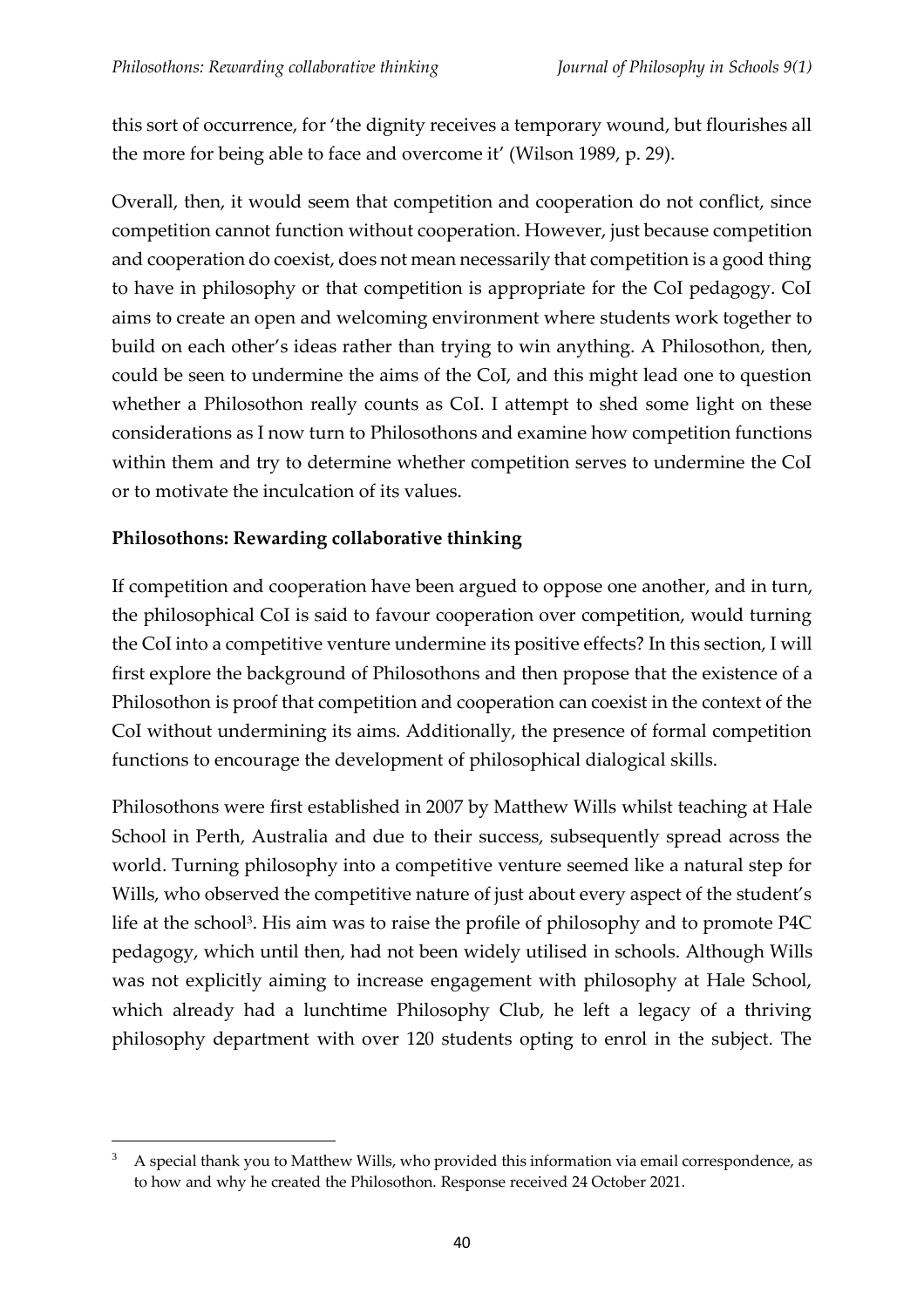concept of the Philosothon has grown in popularity and spread to other schools worldwide, resulting in increased engagement with philosophy.

One might think that the selection process for those who want to compete in a Philosothon is itself a competitive process, however initially it was not. Wills states that early in the development of Philosothons '… the students self-selected as we sought to set it up as an extension of the Philosophy Club at Hale. But once it became more popular, we would have trials and I would select students based on skills and aptitude' (Wills, email communication). <sup>4</sup> He goes on to say that further down the line teachers, colleagues and students helped to lead the process (Wills 2021). Having a selection process for a Philosothon is no different from having a selection process for a job application, in which typically, several applicants will compete for a job and, hopefully, the person who is best suited for the role will be selected.<sup>5</sup> Similarly, the pupil who best demonstrates the qualities that the CoI requires is most likely to win the Philosothon.

During the Philosothon, individuals are scored based on their display of the relevant skills, 'at present judges award each student in the CoI a mark out of ten for each of three criteria: Critical thinking, Creative thinking and Collaboration' (Buchanan 2018, p. 13). Whilst Philosothons are competitive, Philosothons do not champion competition as their main focus according to the official UK website:

… the idea is not at all to 'score points', but to enable the group to move towards awareness of underlying concepts that are inherent within the stimulus sent to schools and critical understanding of different positions and arguments that arise as a result of dialogue around the stimulus.<sup>6</sup>

Philosothons, then, seem to provide another example where cooperation and competition can coexist, since not only must participants cooperate with the rules for the competition to exist, but they must cooperate with their teams to display the relevant skills, and those very skills include collaboration with peers. If collaborative behaviours are encouraged, does this create a case where competition actually

<sup>4</sup> Email correspondence with Matthew Wills; his response to the question: 'How are students selected to represent their school? Is there a competitive element to the selection process?' Response received 24 October 2021.

<sup>&</sup>lt;sup>5</sup> This is not an exact science as sometimes people will be selected for a job for more corruptible reasons, such as nepotism, positive discrimination, or unconscious bias. Ideally, it would be one's merit that decides whether one is selected. However, it is beyond the scope of this paper to examine how much unconscious bias influences who is selected for the Philosothon.

<sup>6</sup> <https://philosothon.co.uk/>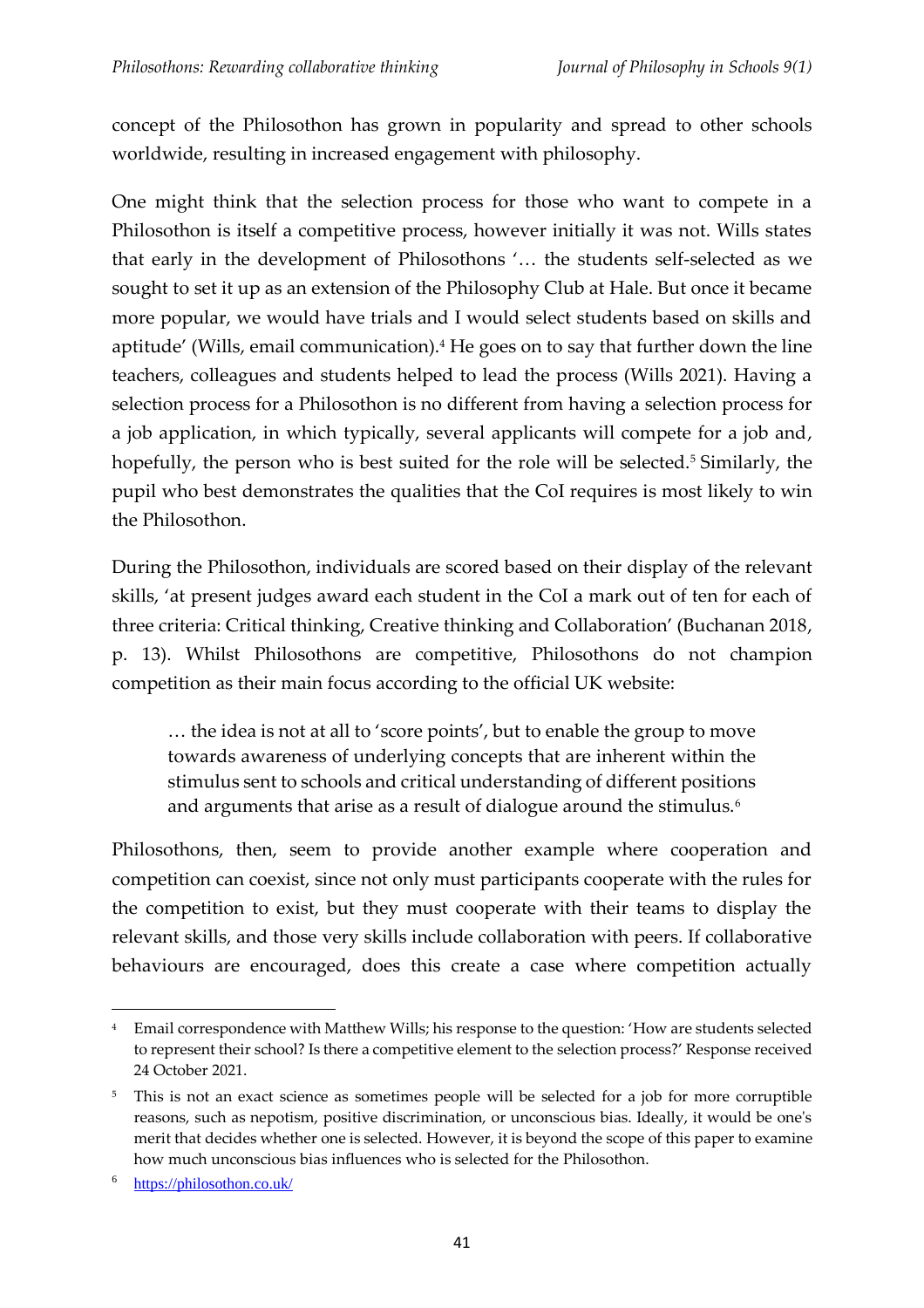supports collaboration? Buchanan's (2018) report of the Australasian Philosothon seems to point to the affirmative. The Philosothon provides an environment which is conducive to cooperative behaviours, as judges identify the skills that they witness students displaying in the context of the Philosothon, these are: '… critical and collaborative skills, support of, and cooperation with their peers, their ability to identify philosophical problems, their ability to articulate complex thoughts and advance discussion through clarifying questions' (Buchanan 2018, p. 12). Rather than competition requiring cooperation to exist, in this case, competition is collaborative. If this is so, the presumption that CoI should not involve competition as it undermines collaboration, loses merit.

## **Potential problems with Philosothons**

Philosothons are not without their issues. One criticism that might arise is that a Philosothon does not count as a valid incarnation of the CoI model, since the activity differs from the circumstances of classroom CoI. For example, there are no judges scoring the performance of individual students and choosing a winner at the end. A counterexample to this could be that, just because an individual creates a piece of art for an art competition, does not delegitimise the fact that they have created a piece of art, albeit for the purposes of entering a competition. There is certainly value in creating art for its own sake. However, one might create art for some other reason, but it seems implausible to say that this would destabilise its status as art. In the competition, motivated by a desire to win, it is probable that the individual would put even more effort into their art and therefore potentially create something better than they otherwise would have and develop their skills in the process. Similarly, one could think of the CoI in this way.

Another difference to consider between classroom CoI, and CoI in a Philosothon, is that participants in a Philosothon do not usually know each other prior to the event, compared to regular CoI in a classroom where the pupils already know each other rather well. In the case of the Philosothon, participants will likely have to work harder to cooperate, thus developing their collaboration skills even further. It is also possible that informal competition is reduced in this case, since there are unlikely to be any preconceived ideas about the students they are competing with, such as preestablished rivalries, or friendships which might incline students to agree with whatever their friend says. The Philosothon provides a neutral territory in which the CoI model can flourish.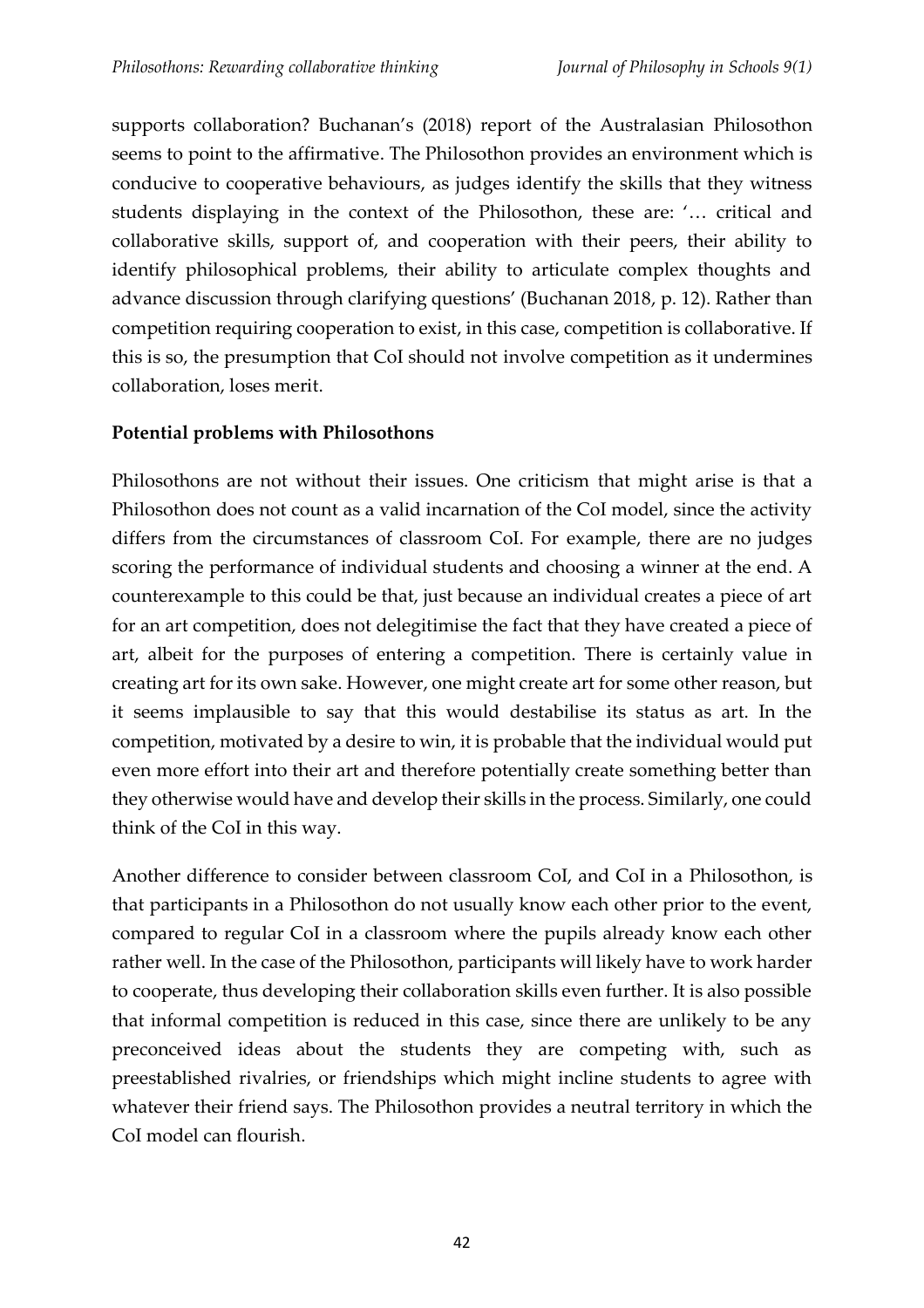A more pressing issue that may arise is that children in a Philosothon may simply pretend to collaborate in order to score points and have a better chance at winning. Children from more privileged schools may be especially good at this and ensure that they are familiar with the marking criteria so that they can 'tick as many boxes' as possible. The worry is that they are simply performatively collaborating for the sake of winning rather than trying to develop the relevant skills and qualities that the Philosothon aims to encourage. This pretence of collaboration can be likened to virtue signalling (Levy 2020).

Virtue signalling is the act of signalling to others one's virtuous nature; in the case of the Philosothon, participants would signal their CoI thinking skills, in order to alert the judges of their presence. Virtue signalling gets a bad reputation in that it can instead signal hypocrisy and dishonesty. However, Levy defends virtue signalling and states that 'signalling our commitment to norms is a central and justifiable function of moral discourse' (Levy 2020, p. 9545). Virtue signallers who are accused of hypocrisy, for example, may 'claim to be concerned with injustice, but are actually concerned with themselves' (Levy 2020, p. 9555). A virtue signaller in this instance is more concerned with appearing virtuous and favourable to others than with the content of the issues they profess to care about. Levy argues that the virtue signaller is only hypocritical if 'the agent's motivation in making a moral claim is inconsistent with the content of their claim' (Levy 2020, p. 9556). In the context of the Philosothon, the hypocritical virtue signaller would signal collaboration with others purely for their own gain, in order to increase their chances of winning. This would undermine the very nature of collaboration and, in this case, the charge of hypocrisy would be warranted. Levy (2020) goes on to say that there are not always good reasons to assume that someone who claims to possess a virtue does not also uphold said virtue. Ideally, a good judge would be astute to the difference between those students who are genuinely trying to include everyone and consider other people's ideas; and those who make statements that allude to such behaviours, but do not follow through.

Arguably, in this example, students might still be learning to be collaborative even if they are pretending. Dearden's appeal to Allport's principle of 'functional autonomy' may be helpful here; this is the notion that 'we first go to sea for profit, but then come to love seafaring itself' (Dearden 1972, p. 132; Allport 1937). Dearden uses this principle to justify the use of competition in education as a motivating factor for learning and developing skills and qualities. Likewise, by competing in a philosophy competition, students who pretend to collaborate with others may come to love collaborating and go on to adopt this attitude in other aspects of life extrinsic to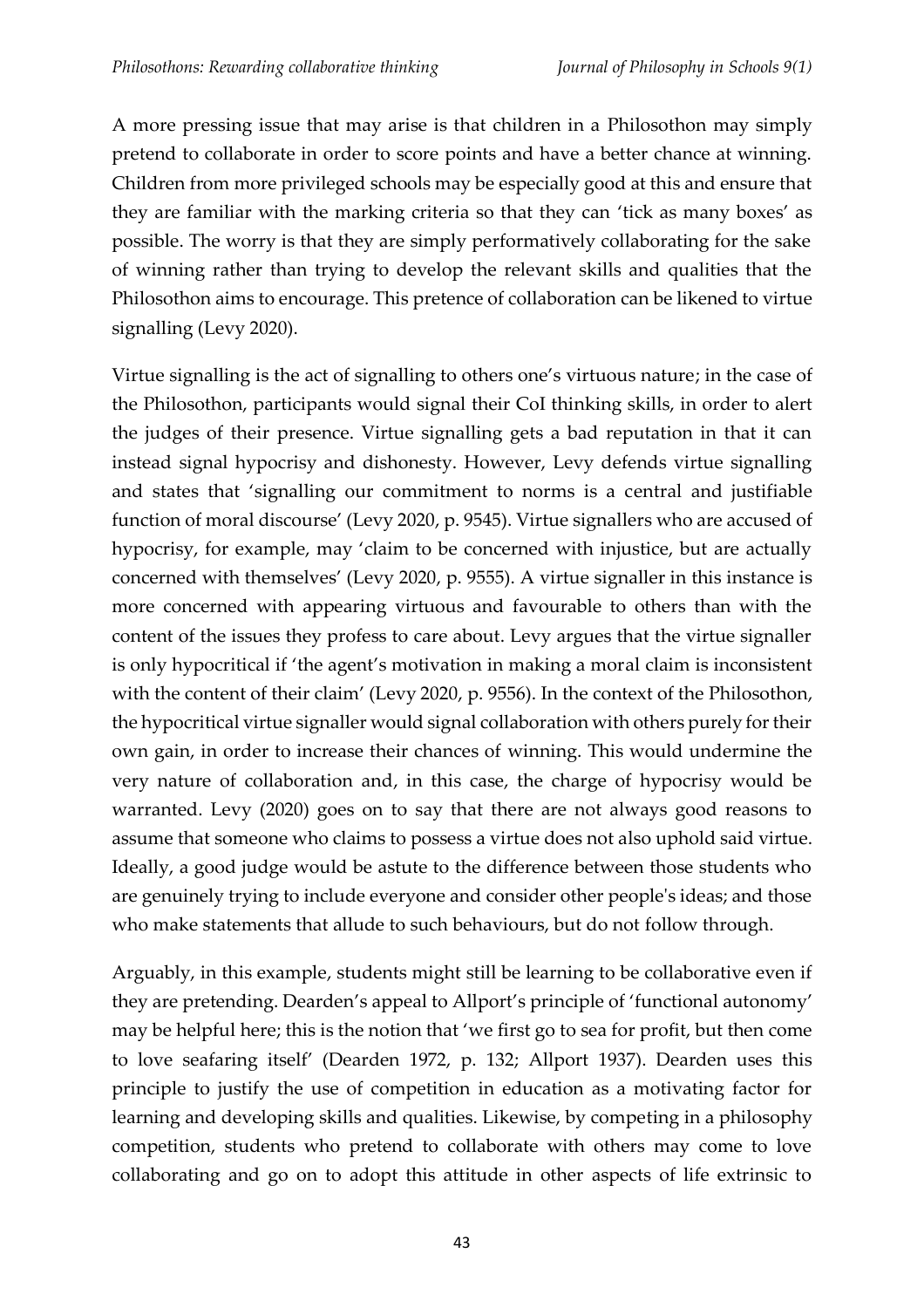competition. Competition, then, could purely function as a short-term goal in order to serve the long-term goal of developing important philosophical skills and collaborative behaviours. However, the worry that competition may have negative effects on interpersonal relationships arises as Dearden (1972) points out that 'wanting to triumph over others can itself become functionally autonomous' (p. 132). The very fact that a Philosothon specifically rewards and encourages collaboration should hopefully prevent this unfortunate consequence of functional autonomy, but because participants are judged individually, it is still possible to focus on besting opponents rather than working together.

Buchanan (2018) implicitly remarks on this issue when she relays feedback from several judges who suggested some improvements that could be made to future Philosothons. In response to the method of scoring participants, the judges suggested that the scoring ought to represent the group efforts in more cases rather than solely individual efforts (Buchanan 2018). 'One judge suggested giving each CoI a score for overall group performance which would contribute to each student's score and would encourage collaborative behaviours' (Buchanan 2018, p. 13). Whilst it is not explicitly stated that students were pretending to collaborate in order to increase their individual scores, it might be assumed that some of the judges could have been aware of students performatively collaborating, or were at least pre-empting the possibility. It would be logical in a competition that rewards collaboration to reward group efforts; not only would it prevent false collaboration which rewards the individual, it would also make more sense to reward group effort in a competition focused on collaboration.

# **Conclusion**

Overall, competition and cooperation do not conflict, they are not mutually exclusive terms in the way that some P4C advocates claim. It is entirely possible to have collaboration without competition, but there cannot be competition without collaboration. Philosothons provide an example where not only does competition require cooperation to function, but that the nature of the competition itself increases collaboration. The concern that competition undermines interpersonal relationships is undermined by the very fact that again, a Philosothon is rooted in collaborating with others and participants are rewarded for doing so. The concern that students may pretend to collaborate persists but may be alleviated by functional autonomy, in that by pretending to collaborate students may grow to enjoy it and practice it in the future. The concern that besting others itself may become functionally autonomous persists,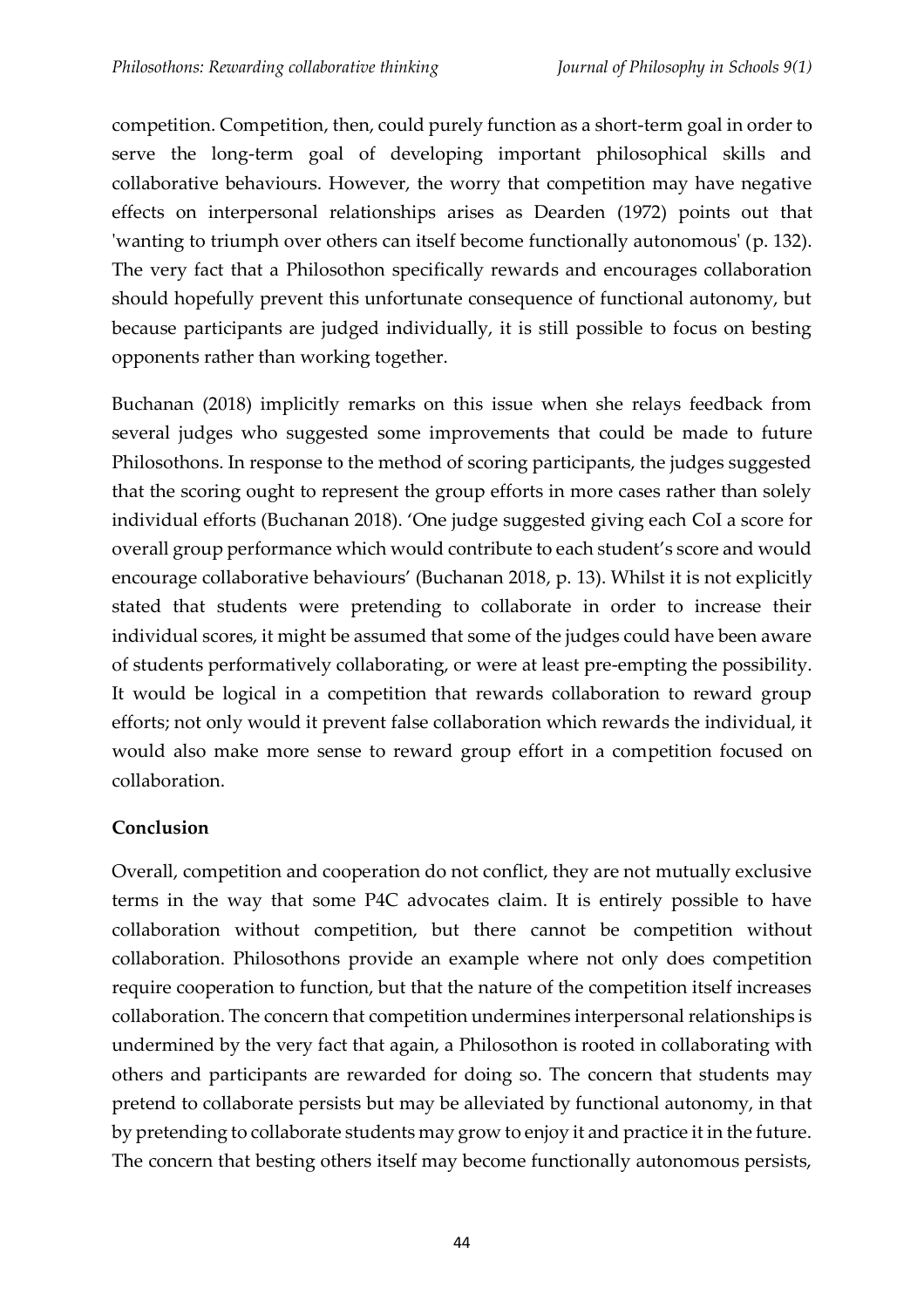however, the suggestion to reward group effort rather than individual performance in future Philosothons may help to avoid this outcome. With an added element of competition, students are encouraged to develop the relevant skills such as critical, caring, creative and collaborative thinking, since it is the display of these skills that is rewarded in the Philosothon. Therefore, there does not seem to be any good reason to exclude competition from philosophy and there is nothing overtly worrying about the notion of a philosophy competition. The benefits that Philosothons provide, such as: encouraging engagement in philosophy; developing philosophical thinking skills and promoting P4C pedagogy in schools, far outweigh the worries raised in this paper―worries that with some tweaking can easily be addressed.

## **References**

- Allport, G (1937) The functional autonomy of motives. *American Journal of Psychology*, 50, pp. 141-156.
- Buchanan, R (2018) *Australasian Philosothon*. FAPSA. Available from [https://Philosothon.org/AustralasianPhilosothonReportBuchanan.pdf](https://philosothon.org/AustralasianPhilosothonReportBuchanan.pdf)
- Cox, D (2019) Competition, contest and the possibility of egalitarian university education. *Journal of Philosophy in Schools*, 6(1), pp. 10-25.
- Daniel, M-F (2007) Epistemological and educational presuppositions of P4C: From critical dialogue to dialogical critical thinking. *Gifted Education International*, 22(2-3), pp. 135–147.
- Dearden, RF (1972) Competition in education. *Journal of Philosophy of Education*, 6(1), pp. 119-133.
- Fletcher, NM (2020) Destabilizing stereotyped concepts in childhood: Some opportunities and risks of philosophy for children as an aid to PVE. *Quarterly Review of Comparative Education*, 48(1-2), pp.61-78.
- Levy, N (2020) Virtue signalling is virtuous. *Synthese*, 198*,* pp*.* 9545-9562.
- Lipman, M (2003) *Thinking in education*. Cambridge University Press, Cambridge, UK.
- Lipman, M, Sharp, AM & Oscanyan, FS (1980) *Philosophy in the classroom*. Temple University Press, Philadelphia, PA.